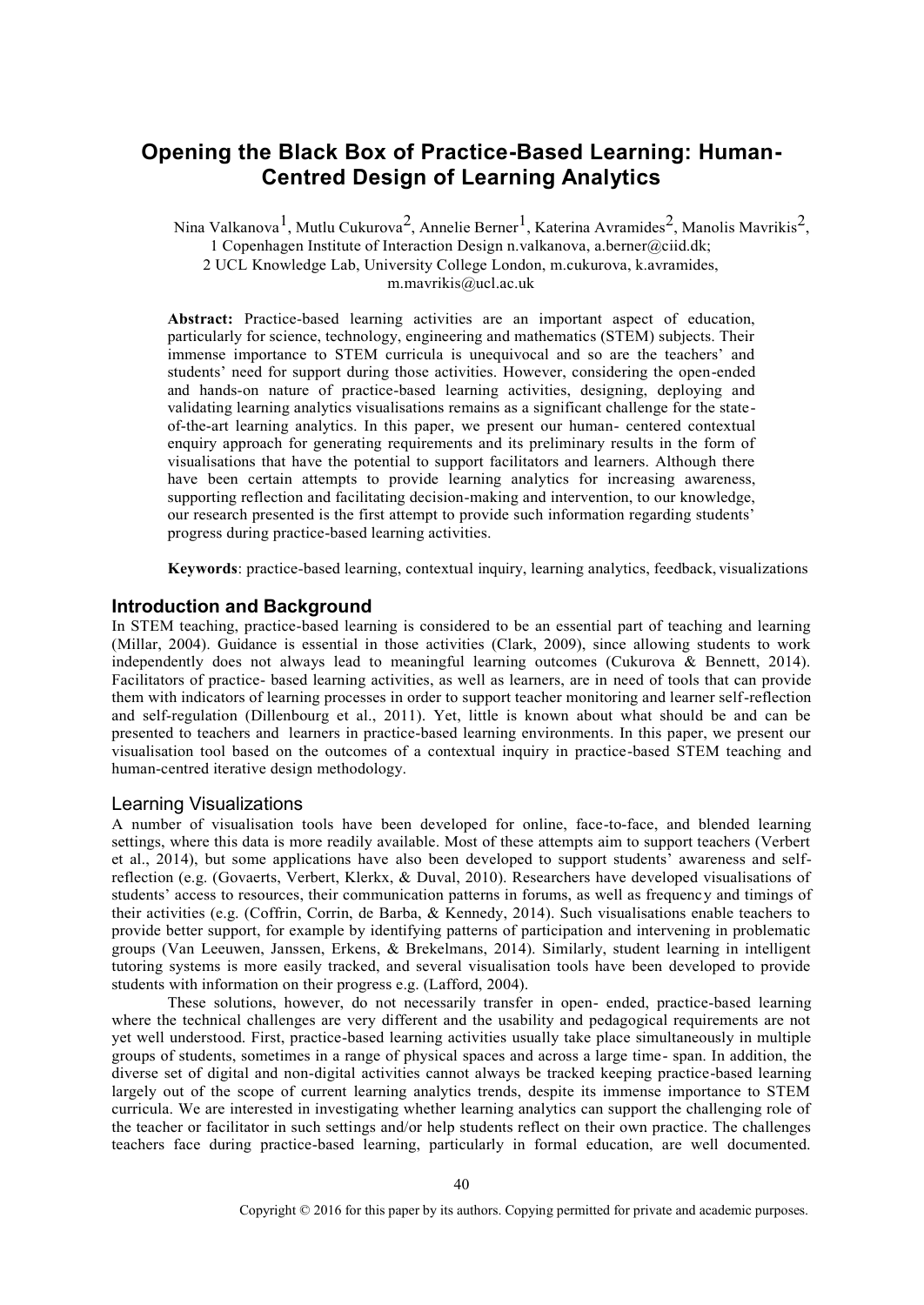Teachers are rarely aware of the processes followed by students during these activities (Race, 2001), and it is challenging for them to provide appropriate support to individual students, who have different needs, strengths and weaknesses (Zhang, Zhao, Zhou, & Nunamaker, 2004).

Teachers can only be aware of what a small number of students are doing at any one time in the classroom. It is, therefore, hard for teachers to know which students are making progress, and which are in difficulty and in need of additional support. It is a challenge for teachers to understand the process by which students have arrived at the current state of their practice- based activities and thus to provide appropriate guidance.

## Assistance Tools for Collaborative Digital Learning Environments

An area with similar challenges, where we have sought inspiration from, is that of teacher assistance or awareness and reflection tools on collaborative or open-ended digital learning environments. Similar to practice- based learning, this requires much more than providing simple descriptive statistics of students' activities. For example, with the aim of supporting students' meta-cognitive processes in science and mathematics education the METAFORA project developed a bespoke digital platform where students undertake collaborative challenges, describe and enact their plans while working with open-ended environments or games (Dragon et al., 2013). Tracking student activity allows data aggregation and visualization for the teacher in terms of timelines or other charts. Earlier work looked into providing synchronous information to support timely teacher intervention utilising the, familiar by now, traffic light metaphor for showing which students are active, inactive or in need of help in an exploratory digital environment for mathematics (Gutierrez-Santos, Geraniou, Pearce- Lazard, & Poulovassilis, 2012). Roman et al. (2012) explored patterns of collaborative conversation at a non- interactive table aiming to provide information regarding students' learning process, Martinez-Maldonado et al. (2013) investigated students' collaborative interactions during their work on an interactive tabletop, Gutierrez- Santos et al. (2012) looked at students' learning progress and need for help in the context of learning programming and Mercier et al. (2015) studied the collaborative problem solving process within the context of multi-touch technology. Although the aforementioned work points to the potential of tools for increasing awareness, supporting reflection and facilitating decision-making and intervention, to our knowledge, the research presented in this paper is the first attempt to provide information regarding students' progress during practice-based learning activities.

# **Contextual Inquiry into Practice-based STEM Learning**

It is by now well understood that design and evaluation of learning analytics tools targeted at teachers (or facilitators in general) and learners, requires techniques and methods from different disciplines, such as software engineering, human- computer interaction and education (Martinez-Maldonado et al., 2015). As discussed in detail by Martinez-Maldonado et al. (2015), while software engineering or human-computer interaction have a lot of methods to offer in relation to establishing technical or usability requirements and for evaluating systems, they may underestimate the learning context. In our previous experience from participatory design, for example, particularly with teachers, the lack of previous experience on tools that can support decision- making makes it really difficult to elicit requirements (Mavrikis, Gutierrez-Santos, Geraniou, Noss, & Poulovassilis, 2013). Instead, in such occasions it is necessary to adopt methodologies that appreciate the need of providing participants the opportunity to directly experience a situation and provide meaningful feedback (Mavrikis et al., 2013).

Several methodologies have been used the last few years for designing and evaluating learning analytics tools. One approach that is particularly well suited to our aims is the so-called Learning Awareness Tools User eXperience (LATUX) workflow (Martinez-Maldonado et al., 2015). It was recently put forward as an approach to designing and deploying awareness tools in the classroom by an iterative process of problem definition, low- and higher-fidelity prototypes, pilot studies and validation in-the-wild sessions that can help designers to pay attention to the pedagogical requirements underlying the use of the awareness tools under design. However, even the initial 'problem identification' stage requires recognising that in-depth understanding of user behaviour can only be achieved by following a human-centered design process that observes and analyses situations in their actual contexts. This is the main advantage of contextual design approaches or contextual inquiry (Bayer & Holtzblatt, 1998). Hence, in order to understand practice-based learning practices, situate our work in the context of real users and uncover potentials for technology support, we commenced by conducting a contextual inquiry into several STEM learning environments.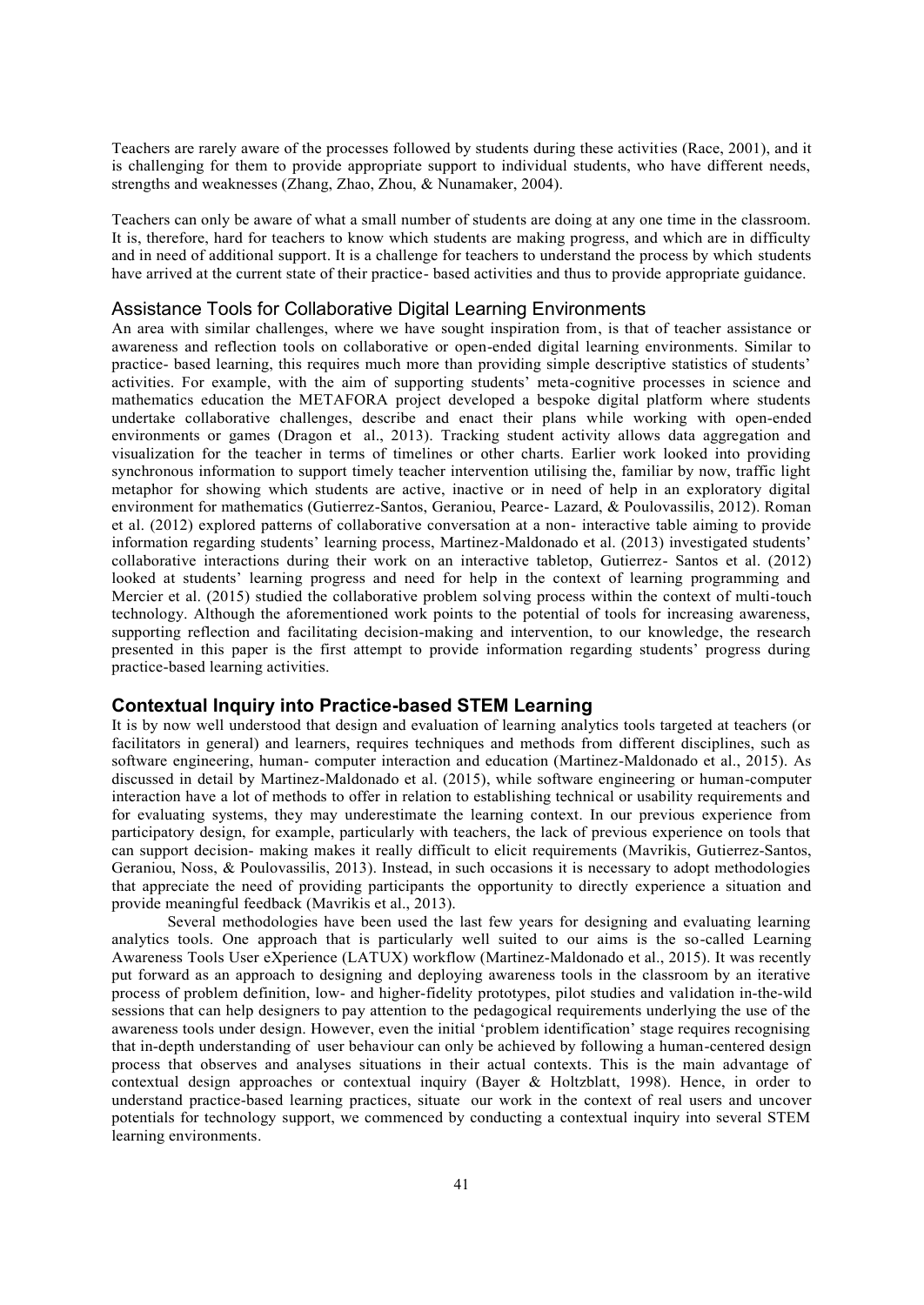### **Method**

Our contextual inquiry was based on the ethnographic method (Hammersley & Atkinson, 1995), combining participative and observational approaches. We visited ten formal educational institutions in four European countries and interviewed 25 STEM teachers and facilitators. We asked questions about the learning environment, the people, spaces and materials involved in the learning process. Each interview lasted for 1.5 to 2 hours and was digitally audio recorded with participants' permission. The interviews were conducted face-to- face and were later transcribed verbatim for analysis. Additionally, we conducted a total of nine hours of in-situ observations during STEM classes in the same educational environments.

We focused on gaining insights into class dynamics and interaction with learning materials, as well as between peers and teachers within different learning settings. We complemented our data with opportunistic, conversational interviews with a total of 15 students at the end of the observational sessions. Our contextual inquiry was guided by two main research objectives 1) To understand the practices of teachers and learners and their attitude to learning, in the face of material, spatial and logistic constraints and how technological tracing and data analytical augmentation could support them, and subsequently 2) To explore the design of visualizations of practice-based learning activities that can capture aspects of the hands-on, open-ended, collaborative nature of practice-based STEM learning.

Thematic analysis was performed, applying an iterative coding scheme with a mix of both deductive and inductive codes (Braun & Clarke, 2006). The resulting coding scheme included learning activities, motivations and attitudes towards tutoring, assessment and the learning process, challenges, as well as socio-material and socio-spatial relationships between users, materials and spaces in the learning process. While the detailed discussion of thick descriptions of the resulting findings is out of the scope of this paper, in the following we present a summarised set of opportunity areas for research and design of technological data-driven augmentations for practice-based learning.

## **Findings from the Contextual Enquiry Study**

- 1) Support Replay and Self-tracking: Hands-on demonstrations are an often-employed teaching strategy, as teachers believe it is necessary as well as stimulating for students to see the correct step-by-step execution of a hands- on activity (e.g. building a circuit) and comprehend and reflect on the steps behind it. This practice also applies to teachers' in-class tutoring patterns, which often include conducting hands-on mini- demonstrations with individual groups, livecoding in front of the class to highlight specific problems or error patterns, or 'reverse engineering' of students' current outcome in order to find coding or circuitry problems. However, with several individual groups with different levels of knowledge, it is often difficult (or impossible) to trace their mistakes and 'replay' the errors.
- 2) Capture and Visualize Programming / Hands- on Issues: Teachers argue that they often become aware of students' difficulties during programming and hands-on activities too late, when students are already stuck on larger, more complex issues. They believe they are unable to supervise several student groups simultaneously, and students' also often lack the motivation and self-regulation skills to identify and report on issues.
- 3) Promote and Leverage Documentation: According to teachers documentation is increasingly integrated in curricula and assessment criteria. Its implementation during the learning process was found as a challenge, yet it is valued. On the other hand, students find it as tedious and make incomplete, unreflective posts. Nevertheless, they enjoy documentation with digital tools (e.g. Facebook).
- 4) Support Immediate, Opportunistic Means for Feedback & Documentation: Documenting can be disruptive to learners - especially in hands-on learning environments. Playful, opportunistic mobile documentation could facilitate the process, complemented by a system that tracks and captures important learning events.
- 5) Support Non-linear Tutoring and Orchestration: Teachers claim that in-class tutoring of handson activities is a highly intense and dynamic activity that requires teachers' attention and engagement at multiple levels. Teachers need to walk around, observe and visit students and attend to their questions and problems, while being able to keep track and give feedback to other students (who sometimes might not even need it). Yet teachers are able to be only at one place at a time, which makes it challenging to attend to specific students' needs and orchestrate well their feedback. Combining a tracking system that is aware of students' issues or feedback requests, with on-demand visual feedback through situated, and distributed devices, could provide means to overcome the inevitably 'sequential' nature of teachers' feedback dynamics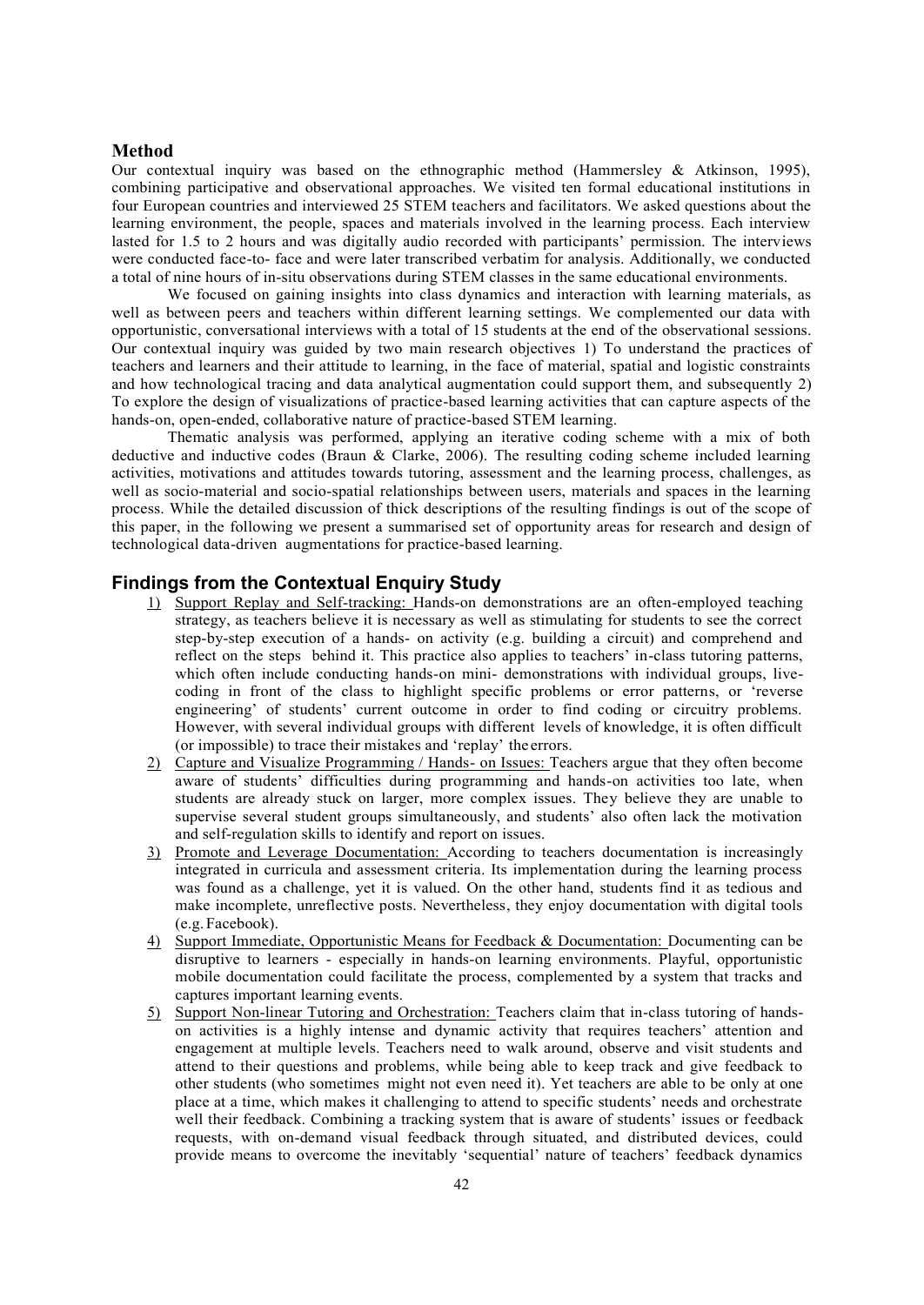and allow them to prioritise and orchestrate his tutoring scheme.

- 6) Multi-purpose spaces & dynamics: Students often use school spaces for multiple purposes such as the workshop for brainstorming rather than just product work. Tracing their presence in these various spaces might yield information about their project development paths.
- 7) Capture and Visualize Collaboration: Teachers believe that collaboration is an important process for learning and an effective way to expand and reinforce one's knowledge. They try to develop a positive attitude in students towards cooperation with others by organising teamwork activities. Collaboration is assessed after continuous observation of teamwork and teachers usually keep track of it through personal observation notes that add to the overall 'assessment' profile of the learner at the end of the course. However, as teachers point out this assessment strategy is highly subjective and difficult to track and thus, it remains challenging to capture collaborative skills effectively.

Then these findings were mapped to the design features of our visualisations as presented in figure 1 below.



Figure 1. Mapping the contextual enquiry findings with design features

# **Prototyping Visualisations**

After two prototyping iterations, we developed the visualisation presented in Figure 2. It corresponds to our findings from our contextual enquiry study in practice-based learning environments.



Figure 2. Snapshot of visualization designed using taking into account findings of the contextual enquiry study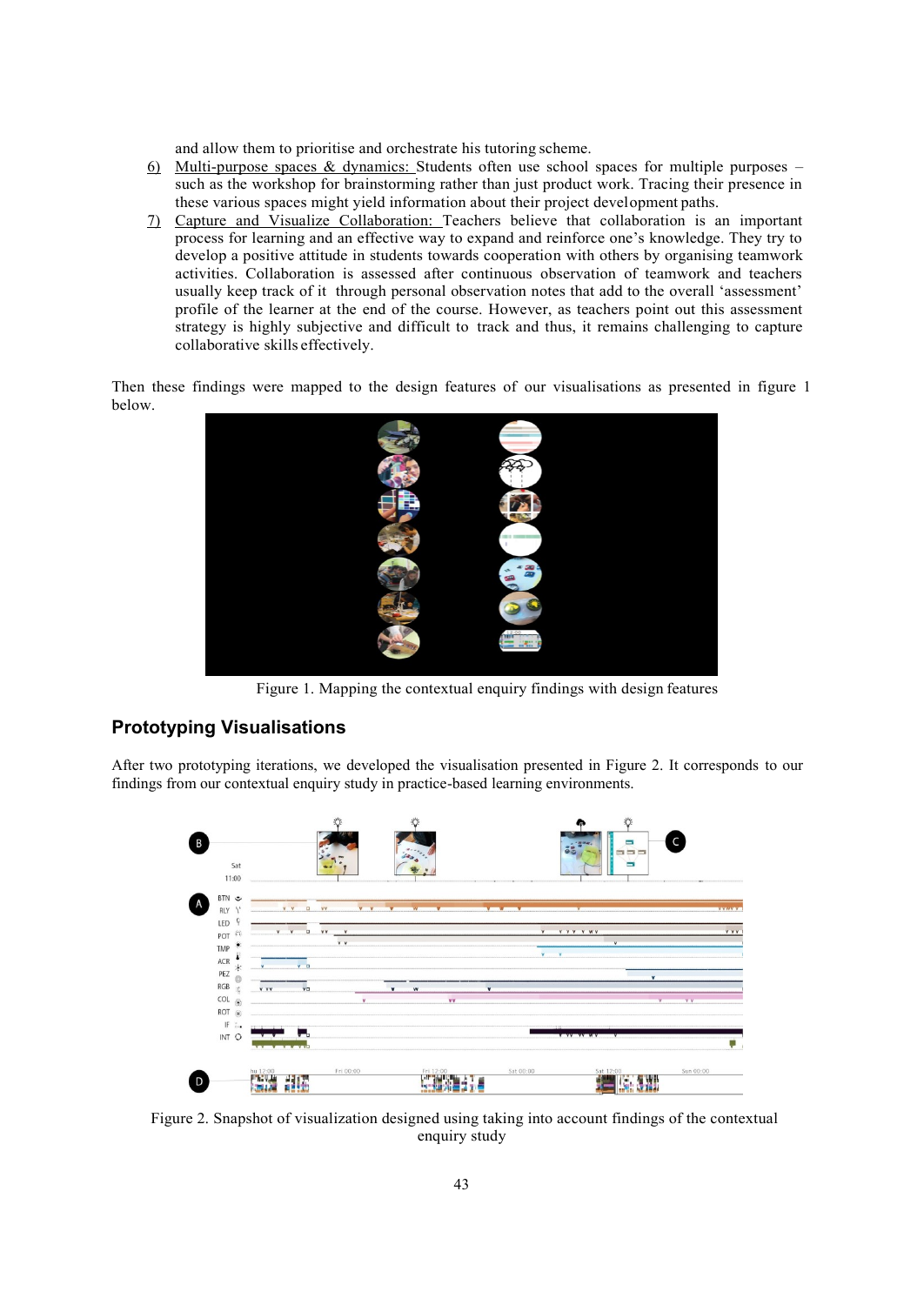As can be seen, it includes labels for each component of the visualisation:

B.

A. **Visualization of Physical Computing Kit Activity**: Using an Arduino-based Smart Learning Kit, we were able to visualize the hardware and software components in use and time spend using them. For example, the "BTN" represents the use of the button component by the students, making a physical computing project. They clearly use it throughout the whole working session. Yet they use the "ACR" (accelerometer) much less frequently - showing project development patterns.



Figure 3. Physical computing tools' presentation in the visualisation

We chose to represent the physical connection of a component as a strong thin line, the software use as a rectangle, each extending for the period of time for which they were either physically or digitally connected (Figure 3). The color of the component's visual representation depends on whether it was an input (button, sensor, etc.) or output - thus aligning with the physical elements' own placards as well. Any connection made is represented as a triangle on the element connected and each end of the connection on that element is represented as a square at the moment of the disconnection, again placed in line with that element's general linear representation track.

- C. **Sentiment Feedback Visualisation**: We visualized the button presses from the Sentiment Feedback Buttons (designed as part of the prototype) with a lightbulb icon (positive sentiment, e.g. "eureka idea") and a storm-cloud icon (negative sentiment, e.g. "frustrated", "stuck"). The icons were displayed over the visualization timeline at the moment of a corresponding button press.
- D. **Screenshot From the Workstation and the Computer Screen**: We implemented a snapshot ability into each of the Sentiment Buttons such that when pressed, an overview camera from the workstation is triggered to take a picture of the students' working environment. At the same time, a button press triggers the system to take a screenshot from the computer screen. Snapshots expand upon mouse hover and swap upon click to show the other image associated with this same time.
- E. **Overall Timeline with a Manipulatable Interface**: A student or teacher can choose a slice of time that is as small as one minute or expand the slice to the full length of the session. They can look at the minute of a 'frustration' button press and see what modules were in use. They can also zoom out and look at the data patterns over the full period of project development. This view reveals patterns of usage behaviour such as the progression in complexity.

We are at the stage of evaluating our visualisation in real world teaching environments. We are interested to find out how educators and students engage with learning visualizations of data originating from their practice-based work, in particular supporting students' reflections, discussions, and selfregulation, as well as educators' awareness and assessment of the learning process Our initial feedback from teachers and students demonstrate that the visualization could support valuable processes within practice- based STEM learning and teaching. Some of the most salient are students' collective postreflection and debriefing of specific difficulties within a project, and the facilitation of communication on those issues in the group and with their teacher. However, we would like to evaluate the visualisation in formal and informal teaching environments using robust research criteria with bigger samples in order to be able to draw better conclusions regarding its potential use in classrooms.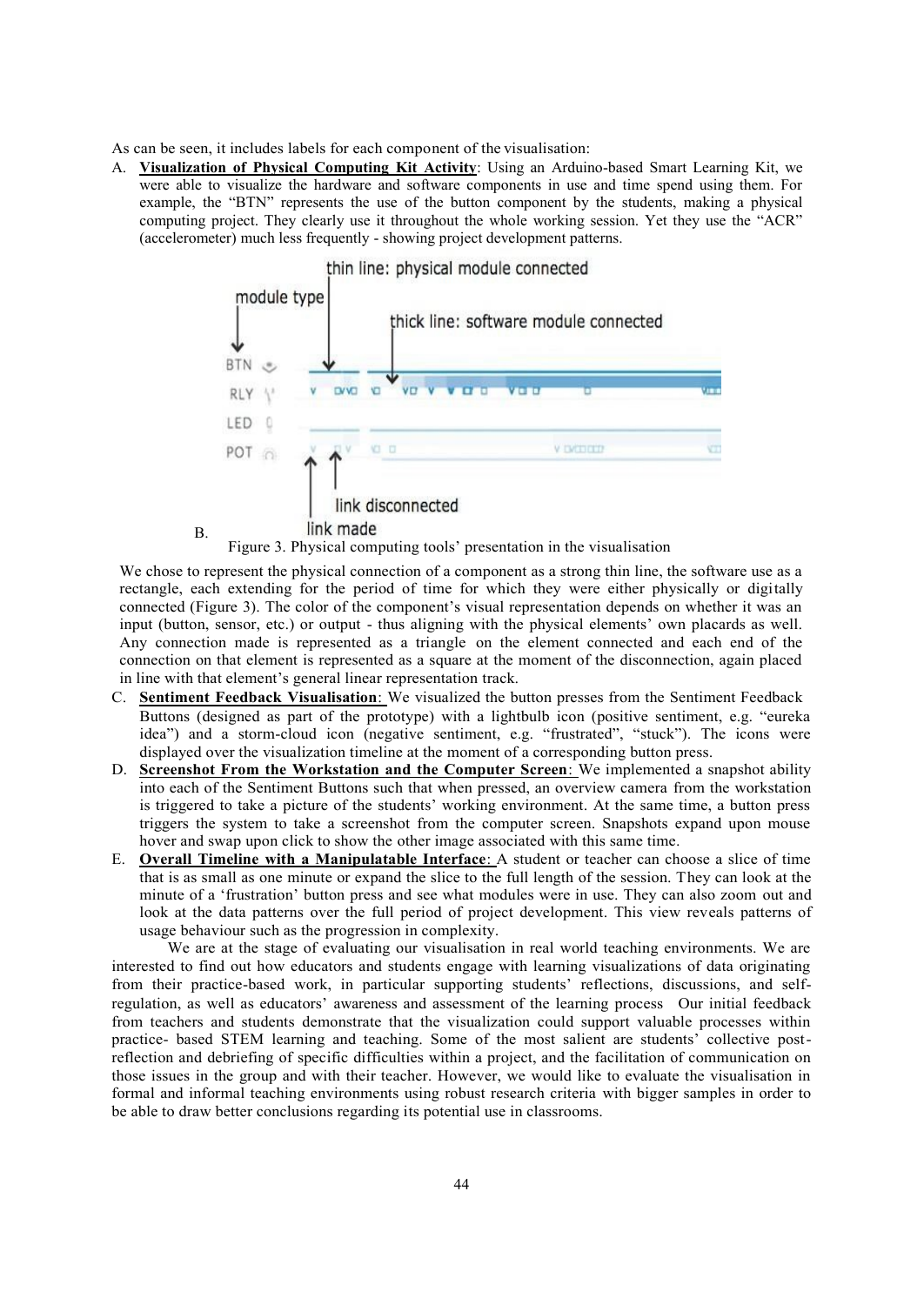#### **Conclusions and implications**

In this paper, we presented our human-centered process for generating visualisations of face-to-face, practice- based learning activities, based on a contextual inquiry study of real world settings. We believe as our colleagues (Yu  $\&$  Nakamura, 2010) that technology can capture only certain aspects of student interactions during such rich learning situations as practice-based learning activities. Hence, it is challenging to present the practice-based learning process as a whole. However, our visualisation reflects some aspects of the learning process that are considered as important by teachers and, as our initial feedback sessions demonstrate, this approach can be valuable for providing support to both teachers and students. Yet, there are other elements, which we identified in our studies as relevant and encourage future investigations, such as capturing and visualization of more heterogenous types of activities (e.g. sketching), or surfacing collaboration patterns. We hope that our visualisation will generate a productive discussion at the workshop and we can get some feedback on our visualisation of practice-based learning process as well as our approach to design it.

#### **Acknowledgments**

This work was funded by the PELARS project (GA No. 619738) under the Seventh Framework Programme of the European Commission.

#### **References**

- Bayer, H., & Holtzblatt, K. (1998). *Contextual Design: Defining Customer-Centred Systems*. San Francisco: Morgan Kaufmann.
- Braun, V., & Clarke, V. (2006). Using thematic analysis in psychology. *Qualitative Research in Psychology, 3*(2), 77-101.
- Clark, R. E. (2009). How much and what type of guidance is optimal for learning from instruction? In S. Tobias & T. M. Duffy (Eds.), *Constructivist theory applied to instruction: Success of failure?* (pp. 158-183). New York: Routledge, Taylor and Francis.
- Coffrin, C., Corrin, L., de Barba, P., & Kennedy, G. (2014). *Visualizing patterns of student engagement and performance in MOOCs.* Paper presented at the The fourth international conference on learning analytics and knowledge.
- Cukurova, M., & Bennett, J. (2014). *An investigation of the effects of a novel teaching approach on students' learning of chemical ideas.* Paper presented at the ESERA 2013 Conference: Science Education Research For Evidence-based Teaching and Coherence in Learning, Nicosia, Cyprus.
- Dillenbourg, P., Zufferey, G., Alavi, H., Jermann, P., Do-Lenh, S., & Bonnard, Q. (2011). *Classroom orchestration: The third circle of usability.* Paper presented at the International Conference on Computer Supported Collaborative Learning 2011 (CSCL 2011), Hong Kong.
- Dragon, T., Mavrikis, M., McLaren, B. M., Harrer, A., Kynigos, C., Wegerif, R., & Yang, Y. (2013). Metafora: A web-based platform for learning to learn together in science and mathematics. *Learning Technologies, IEEE Transactions on, 6*(3), 197-207.
- Govaerts, S., Verbert, K., Klerkx, J., & Duval, E. (2010). Visualizing activities for self-reflection and awareness. *ICWL*, 91-100.
- Gutierrez-Santos, S., Geraniou, E., Pearce-Lazard, D., & Poulovassilis, A. (2012). Desing of teacher assistance tools in an exploratory learning environment for algebraic generalization. *Learning Technologies, IEEE Transactions on, 5*(4), 366-376.
- Hammersley, M., & Atkinson, P. (1995). *Ethnography: Principles in practice*. London: Routledge.
- Lafford, B. A. (2004). Review of Tell me More Spanish. *Journal on Language Learning and Technology, 8*(3), 21-34.
- Martinez-Maldonado, R., Dimitriadis, Y., Martinez-Monés, A., Kay, J., & Yacef, K. (2013). Capturing and analyzing verbal and pyhsical collaborative learning interactions at an enriched interactive tabletop. *Computer-Supported Collaborative Learning, 8*, 455-485.
- Martinez-Maldonado, R., Pardo, A., Mirriahi, N., Yacef, K., Kay, J., & Clayphan, A. (2015). *The LATUX*  workflow: Designing and deploying awareness tools in technology-enabled learning settings. Paper presented at the Fifth International Conference on Learning Analytics and Knowledge.
- Mavrikis, M., Gutierrez-Santos, S., Geraniou, E., Noss, R., & Poulovassilis, A. (2013). Iterative context engineering to inform the design of intelligent exploratory learning environments for the classroom. In

R. Luckin, S. Puntambekar, P. Goodyear, B. L. Grabowski, J. Underwood, & N. Winters (Eds.), *Handbook of Design in Educational Technology* (pp. 80-92). London: Routledge.